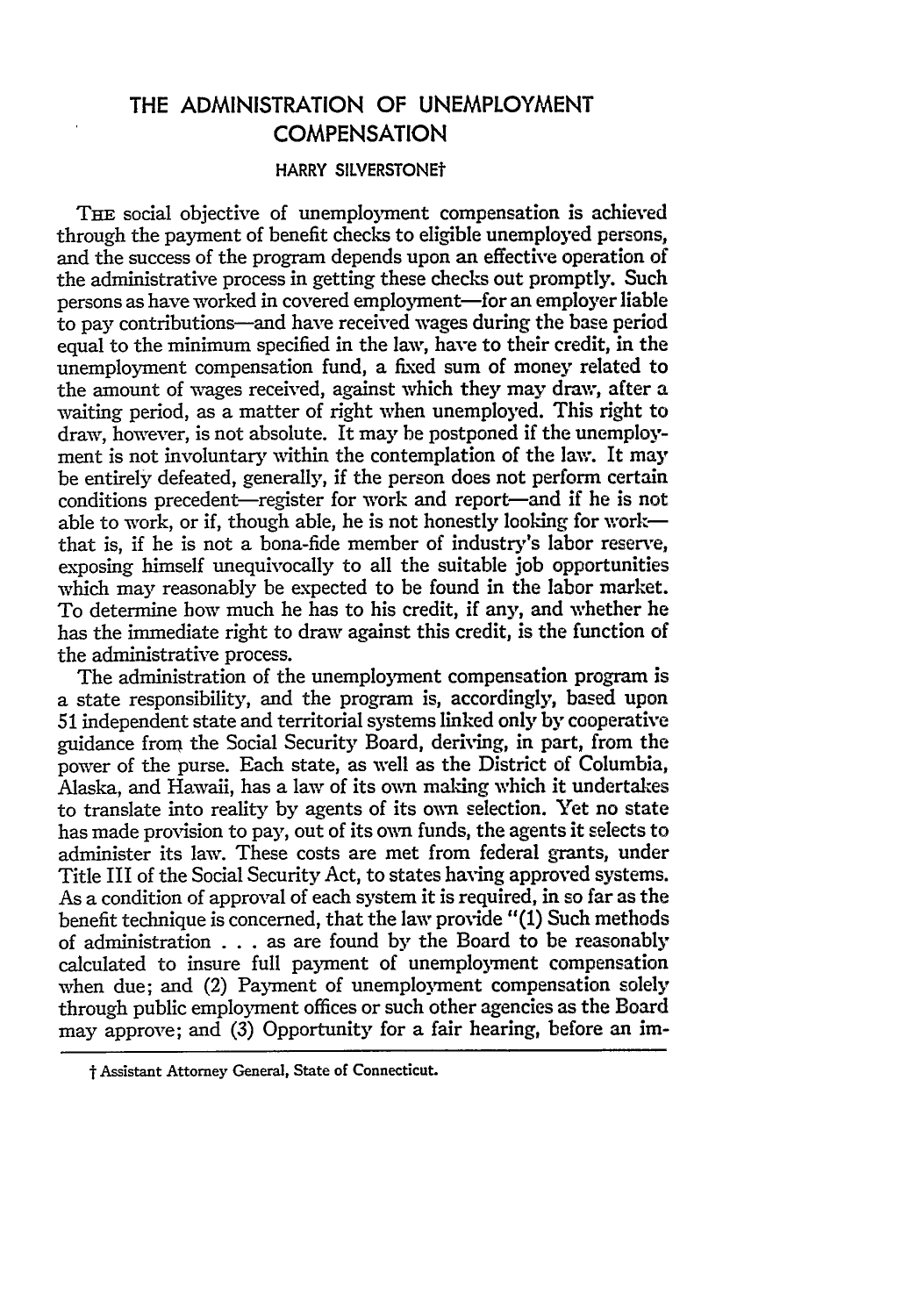partial tribunal, for all individuals whose claims for unemployment compensation are denied. . . ."<sup>1</sup> The Social Security Board, which operates as a component of the Federal Security Agency, is responsible for certifying the grants to finance the necessary costs of pioper and efficient administration of functions essential to the program and is thereby in a position to act as the arbiter with authority to determine whether the federal conditions have been met in the enactment of the statutes and are being currently observed in their administration.

Within this framework, each state has exercised its sovereign right to adopt its own type of administration, with the result that there is considerable diversity among the states in the composition of their administrative agencies and their relationship to other branches of government *ind* in the composition of the impartial tribunals created for the adjudication of disputed claims.

The legislatures of nineteen jurisdictions assigned the administration of unemployment compensation to an existing state department concerned with the administration of other labor laws. A new department was established in the remaining 32 jurisdictions, in only two of which was the administration coordinated with an existing state department (in one the Commissioner of Labor is a member of the board, and in the District of Columbia the three Commissioners who govern the District are ex-officio members of a five-member board). Of these 32 new departments, nine are administered by a single administrator and 23 by a board consisting of three or more members, not all of whom serve on a full-time basis. Sixteen of these 23 boards include representatives of special interests: six have bi-partisan political representation, six have representatives of employers, employees and the public, three have both bi-partisan political representation and representatives of employers, employees and the public, and one requires employee representation only. Including the nineteen existing administrative agencies which were utilized to carry out the unemployment compensation program, the administration of the program is under a single administrator in 21 jurisdictions, under a three-member board in 21 jurisdictions, under a four-member board in two jurisdictions, under a fivemember board in five jurisdictions, and under a seven-member board in two jurisdictions. Of the 30 boards, eight have no requirement as to special representation; eight have bi-partisan political representation; six have representatives of employers, employees and the public; five have the combination of bi-partisan political representation and representatives of the three groups; one has representatives of management and labor; one has a combination of bi-partisan political representation and the two group (no public) representation; and one has labor representation, no management or public representative being

**<sup>1. 53</sup> STAT. 1378 (1939),** 42 **U. S. C.** § **503** (1940).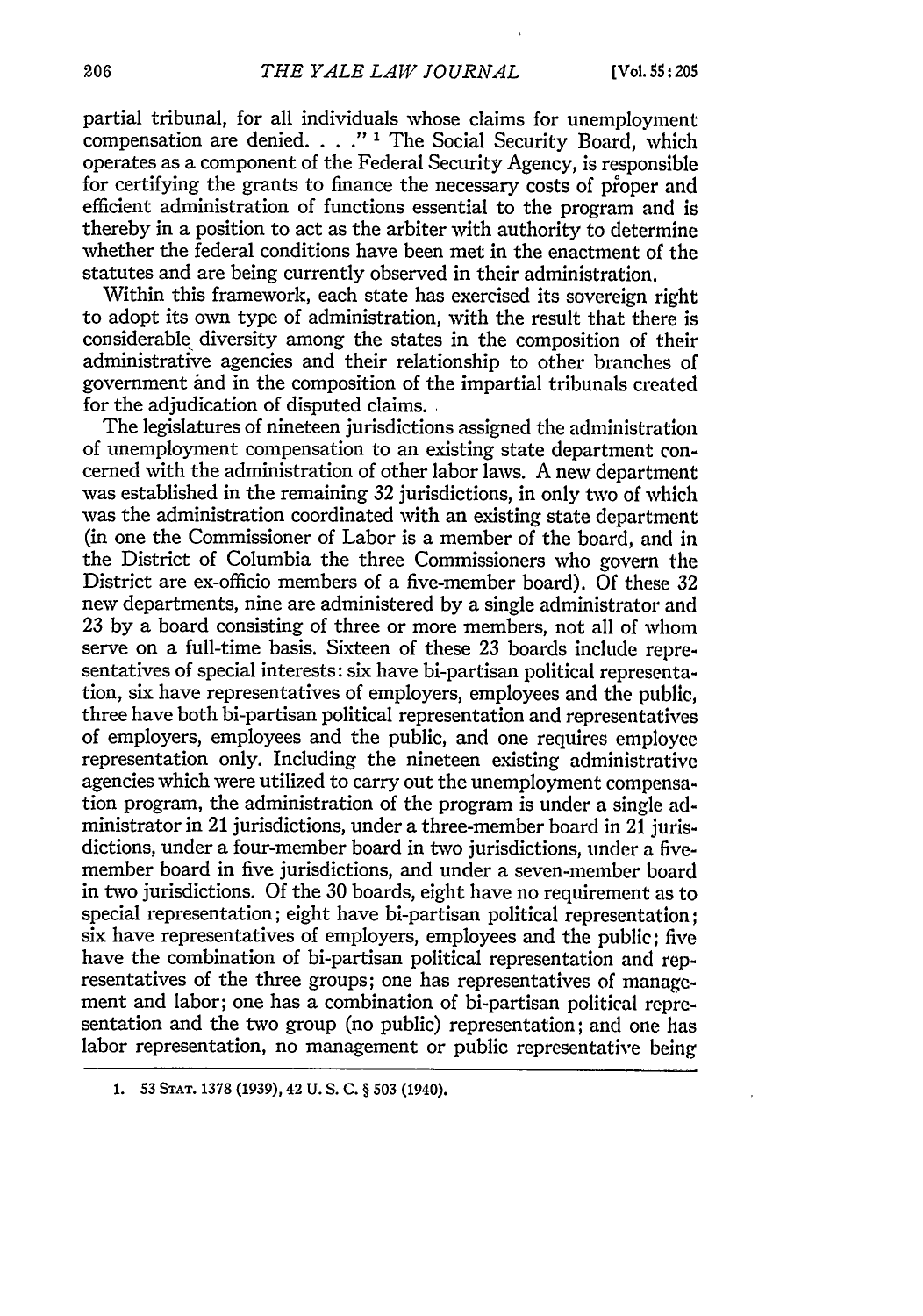required. Classified according to the amount of time devoted to their duties by the members of these 30 boards, it is found that all of the members are on a full-time basis in only seventeen jurisdictions; in six, all of the members are on a part-time basis; and in seven, one member is a full-time administrator and the other members are paid on a per diem basis.

Advisory councils representing employers, employees and the public are required by **38** state laws. These councils, under the terms of the law, generally are established to aid in policy formulation, non-partisan administration, and employment stabilization.

# INITIAL DETERMINATIONS

In one respect the 51 laws are uniform: in all of the jurisdictions claims for unemployment compensation benefits are initiated in the public employment office. Prior to the enactment of the Social Security Act, there was a nation-wide network of public employment offices administered by the states with the aid of the federal grants provided under the WAagner-Peyser Act. These offices were adopted as the point of contact between the program and its beneficiaries. There was thus established a unified service in the local office of the public employment service, conveniently located throughout the state, where an unemployed person registers and applies for work and, if no suitable work is available to him, files his claim for unemployment compensation benefits as provided in the unemployment compensation law of the state.<sup>2</sup>

Upon the filing of an application for benefits at one of the field offices, administrative machinery is called into play which provides, generally, for the determination of questions relating to benefits at four different levels: initial determination of all claims by a deputy, hearing of disputed claims by an appeal body and later by a board of review or commission, and, finally, court review.

The questions to be resolved before a benefit check may be issued fall broadly into two groups: first, whether the claimant has established a credit in the unemployment compensation fund by reason of his previous employment and, if so, in what amount; and, secondly, whether he has the present right to draw. The matter of first concern looks to the past; it is contingent upon the status of the base period

<sup>2.</sup> These offices are currently, and presumably for the duration of the war emergency only, no longer under state administration, having been transferred by the states to the federal government on January **1,** 1942 at the request of the President of the United States. The administration of the unemployment compensation program by the states vas not affected by this transfer. **On** September 20, 1945, the United States Senate pazzed and cant to the House the reconversion unemployment bill which provides, by amendment contrary to the recommendation of the President of the United States, for the return of the employment service facilities to the states within 90 days after enactment. Action **on** the bill (S. 1274) has been indefinitely postponed by the House Ways and Means Committee.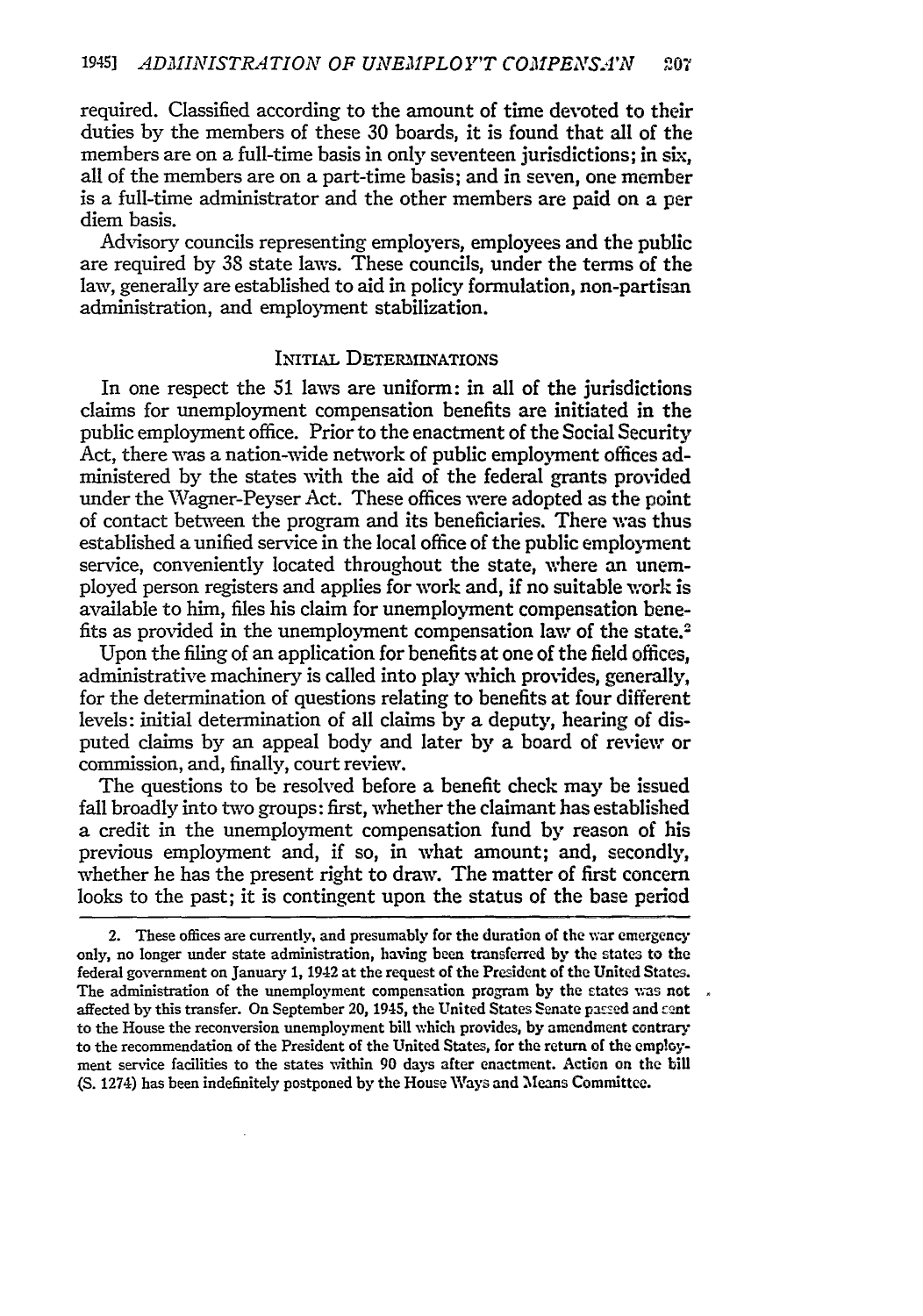employers of the claimant and not upon the claimant's present conduct. The answer to this question is found readily in the central office of the agency where the reports which employers are required to file are kept. If his previous employers or any of them have failed to file reports, there may be an unavoidable time-consuming delay to determine whether the employer in question is one who is liable to pay contributions into the unemployment compensation fund under the state law.

The determination of the second question calls for an appraisal of both the claimant's present conduct and reason for his unemployment. In most instances, there is no uncertainty indicated; the separation has resulted from a lack of work and the individual is exposing himself unequivocally to the labor market. Such claims are promptly approved by the deputy or claims examiner whom the administrative agency has placed in the field office as its representative. In other cases, however, the unemployment follows a voluntary separation or a discharge, or the claimant places some restriction upon his willingness to work, or some other factor which under the law is regarded as a cause for disqualification, appears to be present.3 Such cases raise issues of fact which require analysis or inquiry. The deputy or claims examiner thereupon proceeds to find the facts. He conducts an investigation rather than a hearing, exploring such sources of information as may be indicated. It has been held that such proceeding, without hearing and notice to all parties, meets the essentials of due process.4 When he has completed his investigation, the deputy or claims examiner makes the initial determination as to whether the claimant is entitled to receive benefits. In this way, the vast majority of the applications will be acted upon, after adequate examination into the facts, with speed and simplicity.

But some cases are more difficult and involve not only a determination of doubtful fact situations but also administrative interpretation of statutory provisions. It is accordingly provided under the laws of twenty jurisdictions that the initial determination may be referred **by** the deputy to the initial appeals body. Under some circumstances and in some states, the deputy must refer the case to some higher authority without making an initial determination. Where the unemployment is related to a labor dispute, it is provided under the laws of 30 jurisdictions that the deputy is without authority to make the initial determination. In fourteen jurisdictions, he must refer the case to the final administrative appeal body; in three, to the initial appeal body; in seven, to the administrative head of the agency; and in six, to a special examiner designated either **by** the final administrative appeal body or **by** the administrative head of the agency. The law of South Dakota

4. Boynton **&ab** Co. v. Giese, **237** Wis. **237, 296 N.** W. **630** (1941).

**<sup>3.</sup>** See Eligibifity *and Disqualification,* pages **117-204** *infra.*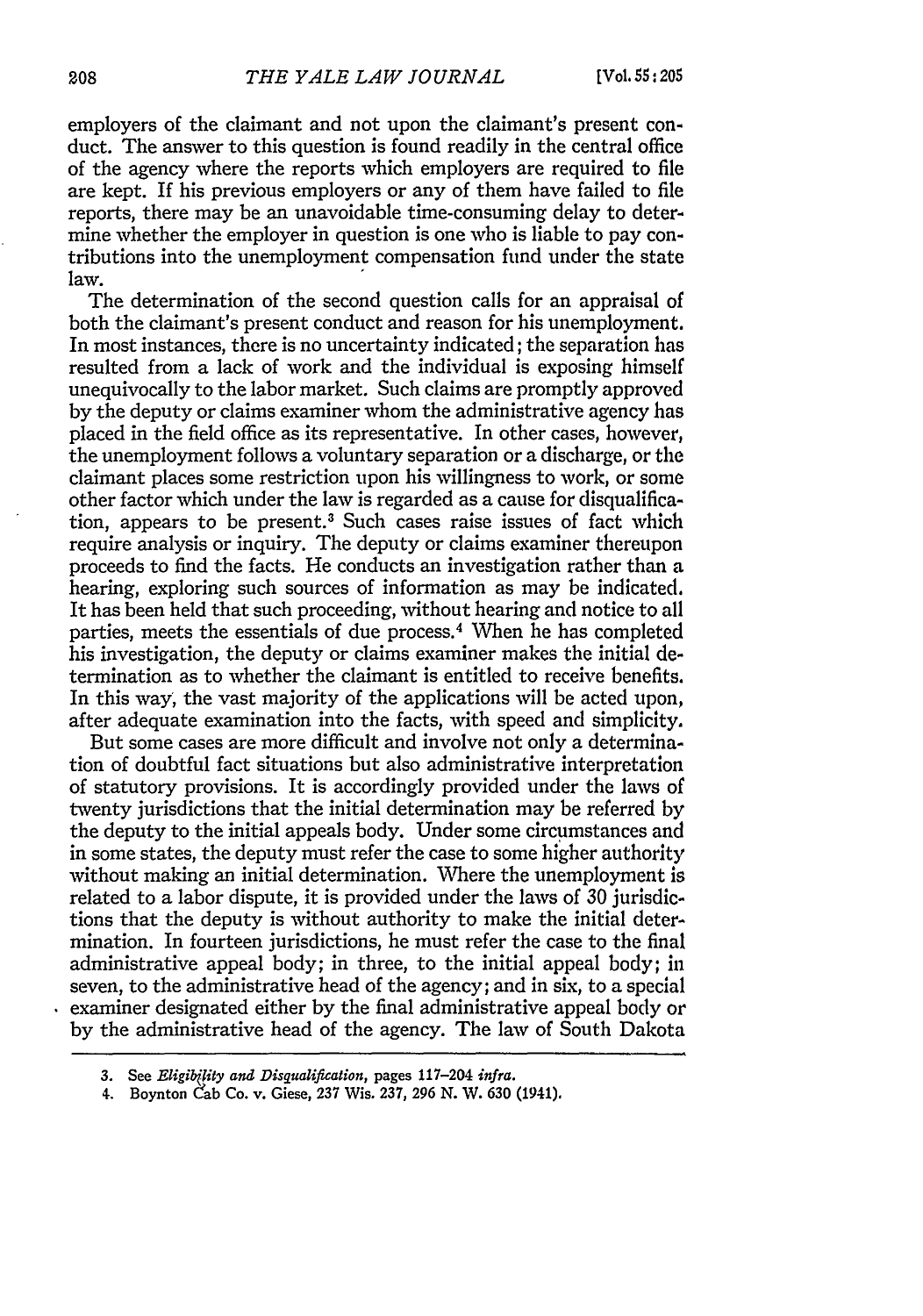requires that the initial determination in every case involving a disqualification must be referred to the final administrative appeal body.

# ADMINISTRATIVE APPEALS

To hear and decide disputed claims there is provided the second level at which questions relating to benefits are determined: the initial appeal, a hearing before an appeal body. All of the jurisdictions have established bodies to which an interested party, dissatisfied with the deputy's initial determination, may appeal as a matter of right. This initial appeal may be either to a single referee, sometimes called a commissioner, or to a tribunal of three members—a referee and one representative each of management and labor. The statutes of twenty jurisdictions provide for an adequate number of referees to hear cases singly, in eighteen of which they are appointed by the agency and in two, by the governor of the state, wholly independently of the agency. The statutes of two jurisdictions provide for a three-member tribunal. The appealing party has the option in 29 jurisdictions of a hearing before a single referee or a three-member tribunal composed of one of the referees, appointed either by the agency or the final appeal body, as chairman and two representative members, chosen for each case from a previously prepared panel. In Massachusetts and West Virginia, the initial appeal may be heard by the final appeal body or one or more of its members, or by an examiner appointed by such body.

However diverse these appeal bodies may be in their composition or relationship to the administrative agency, they are all directed to a common end-to assure to any party whose rights may have been affected adversely by the deputy's initial determination access to a fair, simple, non-legalistic hearing before an impartial, sympathetic, nonlegalistic tribunal.<sup>5</sup> The hearing is formal only to the extent that it must be orderly and that notice of time and place of the hearing must be given and the testimony recorded. The statutes generally provide that the manner in which disputed claims shall be presented and the conduct of hearings and appeals shall be in accordance with regulations prescribed by the authority to which the body is subject, whether or not such regulations conform to common law or statutory rules of evidence or other technical rules of procedure. The regulations provide generally that the parties may appear by representative, legal or otherwise, and may have the right to subpoena and examine witnesses, to cross-examine witnesses, to inspect documents, to explain and rebut evidence, and to present argument. When a party is not represented, as is most frequently the case, he is encouraged to tell his story as simply and naturally as possible, and the appeal body gives him every

**<sup>5.</sup>** Only Nebraska and South Dakota require that the referee or any member of the ppeals tribunal be an attorney at law.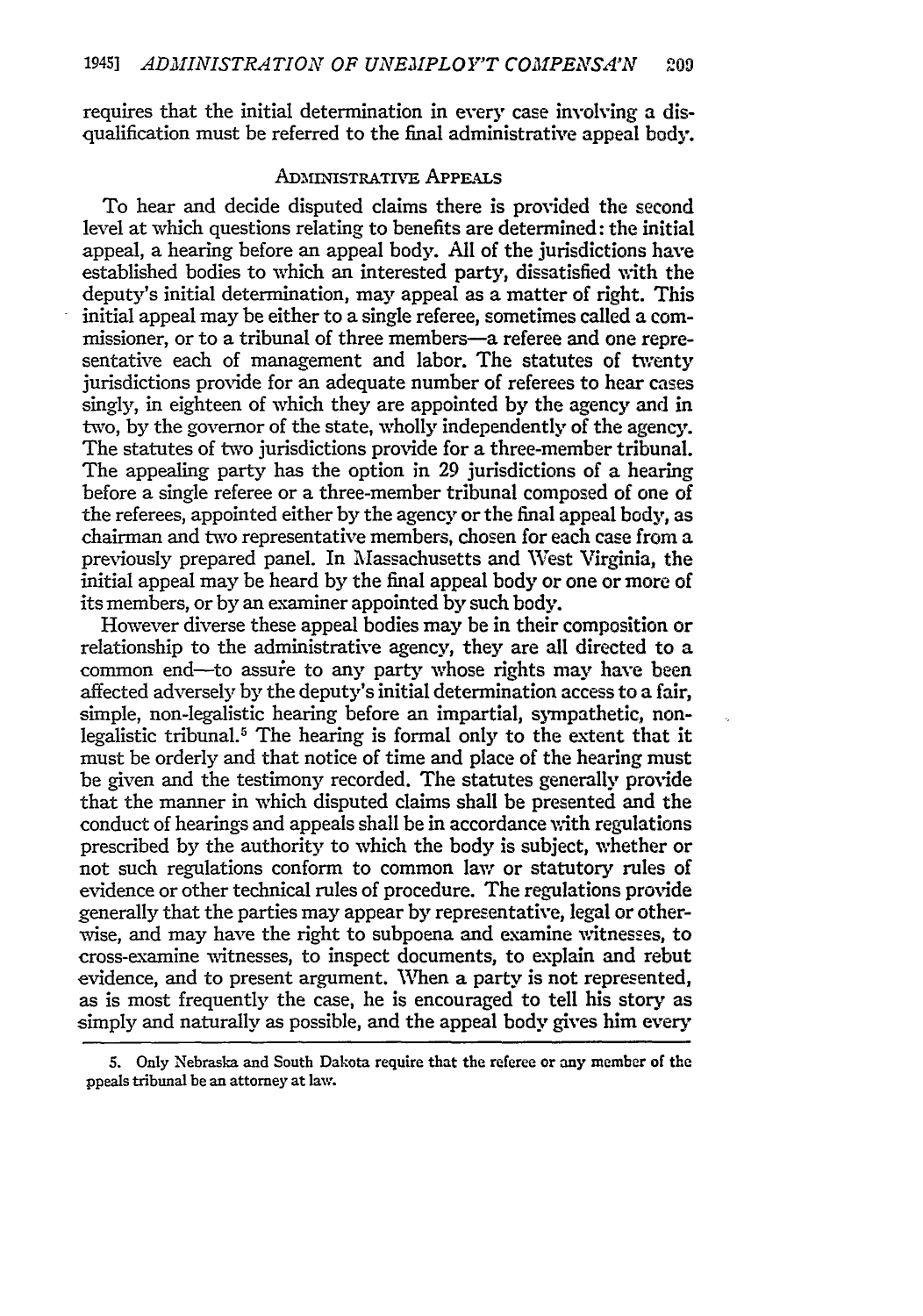assistance which does not interfere with the discharge of its official duties. It is to be noted that paid representation is discouraged, and the claimant protected from excessive charges for representation by a provision which generally appears in the statutes giving control to the agency or the appeals board over the size of the fee to be charged.

The decision of the initial appeal body is rendered upon the basis of the evidence presented at the hearing without any presumption of correctness attaching to the initial determination. Some statutes expressly provide that the appeal body shall not be bound by commonlaw or statutory rules of evidence; others, that the appeal body may adopt regulations to the same end, and such regulations have generally been adopted. Any oral or written evidence of any nature may therefore be admitted, the test being whether it is relevant, probative, and reliable rather than whether it is legally admissible. The extent to which legally inadmissible evidence may be adopted by the body to support a decision will be considered later.

The third level for the determination of disputed questions relating to the payment of benefits is a review or hearing by a second or final administrative appeal body. Machinery for such further appeal by an interested party aggrieved by the decision of the initial appeal body is provided in all but four jurisdictions. This final administrative appeals body is either the state unemployment compensation agency itself or a board of review of three persons appointed by the governor and wholly independent of the state agency which has had administrative charge of the proceedings through the first appeal stage. It has been held that the state unemployment compensation agency itself is an impartial tribunal, satisfying the requirement of due process, even though its employees have made the investigations and orders under review, for the reason that the agency has no personal interest in the controversy and "is not in the true sense of the word an adversary."  $\frac{1}{10}$ 

This second appeal, however, is allowed as a matter of right to every dissatisfied interested party in only eleven of the 47 jurisdictions having such machinery, in three of which the deputy whose initial determination has been changed by the initial appeals body has the same right. In twenty jurisdictions, the appeal being from a three-member board, it is allowed as a matter of right to any party to a decision when the decision of the initial appeal body was not unanimous and to a deputy whose decision was changed by the initial appeal body; in three, it is allowed as a matter of right only when the initial determination was not affirmed by the initial appeal body. In Massachusetts, an appeal lies only when the decision was not made by the entire Board of Review and in the remaining twelve jurisdictions, it is wholly discretionary with the final administrative appeal body.

**<sup>6.</sup>** Idaho Mutual Benefit Ass'n v. Robison, 154 **P. (2d) 156** (Idaho 1944).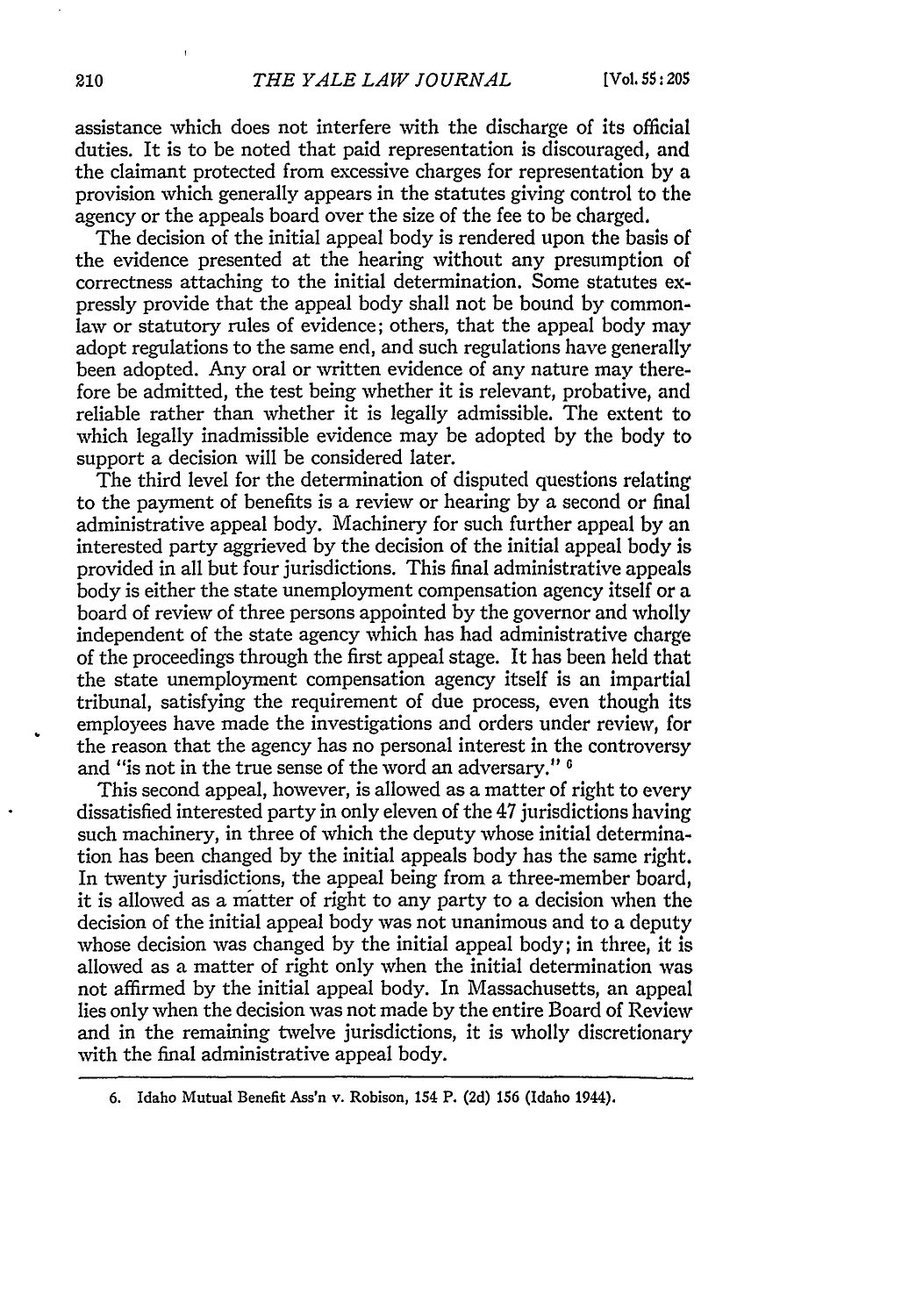The final administrative appeal body may affirm, modify or set aside a decision on the basis of the record made before the lower appeal body, or if it believes that further testimony is necessary for a proper determination of the claim or if additional evidence is offered **by** a party, it may remand the cause to the lower tribunal with direction to take further testimony or it may itself hold a hearing for the reception of such further testimony and argument. The manner in which disputed claims are presented and the conduct of hearings and appeals before it must be in accordance with regulations which it alone prescribes for granting a reasonable opportunity for a fair hearing, and its hearings are characterized **by** the same informality and non-legalistic simplicity as obtains in the hearings before the lower appeal tribunal. Its function is to weigh the entire record, to pass upon questions of fact as well as of law, and it may substitute its judgment for that of the lower appeal tribunal whenever such action is indicated. In many states, it may act upon its own motion to transfer proceedings upon any pending claim from one appeal body or referee to another appeal body or referee, or to remove from an appeal body or referee to itself any pending claim involving issues of such import which it may wish to hear and decide in the first instance.

# COURT **RE vIEW**

After the administrative remedies have been exhausted, the final administrative decision awarding or denying benefits is everywhere subject to court review. This is so even in California, the only jurisdiction whose statute does not so provide. Even though the statute does not provide specific means of judicial review, "it is the duty of this court, when such a question of law is properly presented, to state the true meaning of the statute finally and conclusively. . **. ." 7** Where the appeal to the final administrative appeal body is discretionary with that body and has not been allowed, the decision of the initial appeal body becomes the decision of the final appeals body, from which the appeal to the court is taken.<sup>§</sup> The Commission likewise has the right of appeal to the court.<sup>9</sup>

Certain statutory provisions relating to procedure on appeal emphasize the non-technical simplicity and speed with which all proceedings affecting claims for unemployment compensation benefits are con-

**<sup>7.</sup>** Bodinson **Alfg.** Co. v. Employment Commission, **17** Cal. (2d) **321,** 1OQ P. (2d) **935** (1941). **Cf.** Idaho Mutual Benefit Ass'n **v.** Robison, 154 P. (2d) **156, 161** (Idaho 1944), where the court said, ". . . in connection with hearings before administrative boards . . . unless an appeal is provided therefrom to a court, even though the scope of review be limited, due process is not satisfied."

<sup>8.</sup> Unemployment Comp. Comm. v. Chenault & Orear, 295 Ky. 562, 174 S. W. (2d) **767** (1943).

<sup>9.</sup> Unemployment Comp. Comm. v. Barlow, 191 Miss. 156, 1 So. **(2d)** 241 (1941).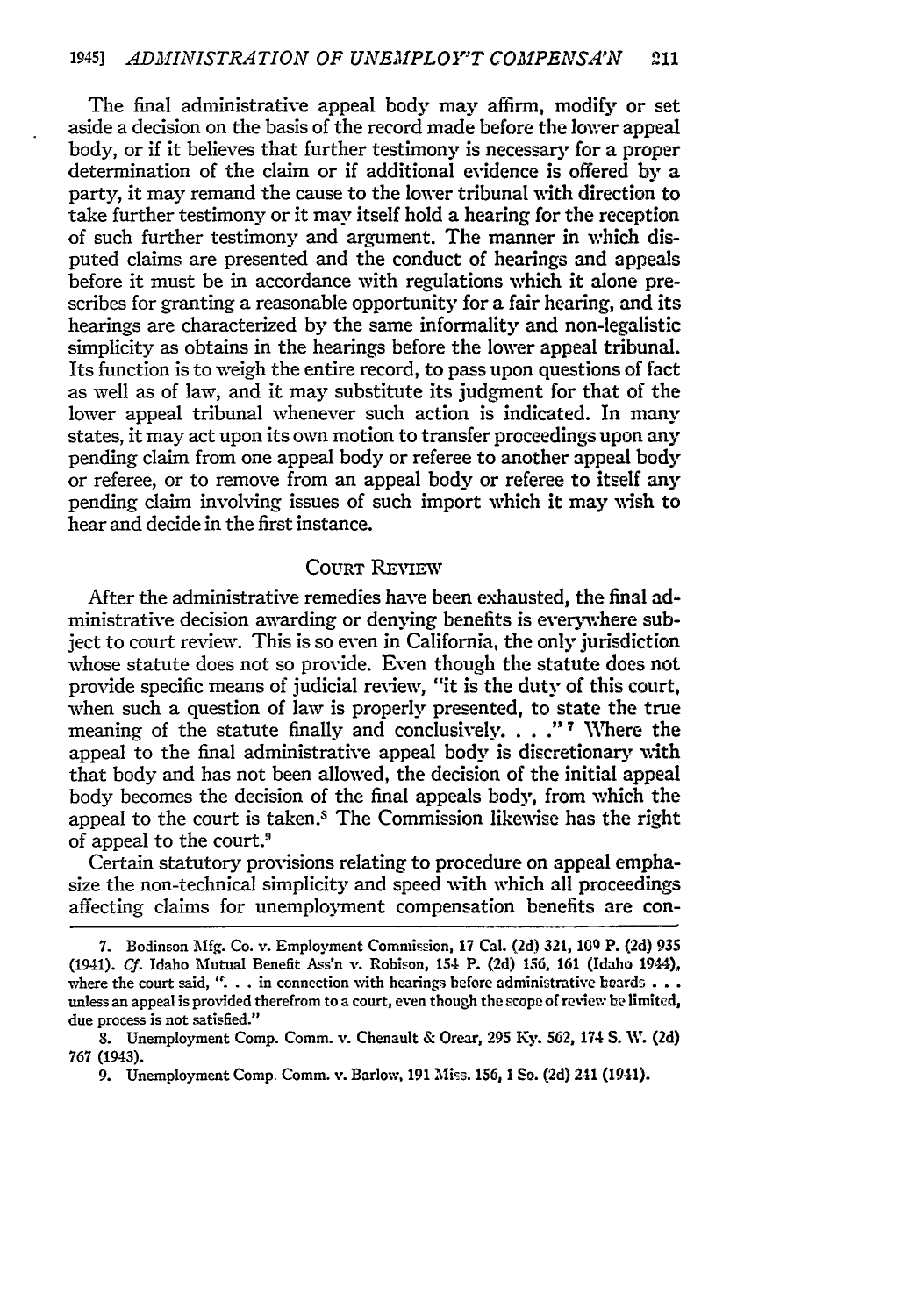ducted. It is not necessary as a condition precedent to judicial review to enter exceptions to rulings of the appeal body, nor is a bond required for entering an appeal. Furthermore, the hearing on the appeal is given priority over other matters pending before the court, except workmen's compensation cases.

In a limited number of states, the jurisdiction of the court on appeal extends to questions of both fact and law: and the hearing is de novo. "a trial in the commonly accepted sense of that term in a court of general jurisdiction, including the right to produce evidence in the same manner as if the action had originated in the district court." **10** It would appear that the court is thus vested with an administrative function and, in effect, replaces the final administrative appeal body.<sup>11</sup> The general rule, however, is that the petition for review does not imply a retrial upon the merits but rather an examination of the proceeding already concluded for the purpose of determining whether or not upon the law and the evidence, the challenged decision was justified  $12$ 

It is generally required by the statutes that the commission or board of review file a certified copy of the record in the case, including all documents and papers and a transcript of all testimony taken at the hearing, together with its findings, conclusion and decision, and that such findings, if supported by evidence and in the absence of fraud, shall be conclusive and the jurisdiction of the court confined to questions of law. This finality is attached to the finding even when it is not expressly stated in the statute.<sup>13</sup> But it has been held that the rule that the court will not disturb the judgment where there is a conflict

10. Deshler Broom Factory v. Kinney, 140 Neb. 889, 891, 2 N. W. (2d) 332, 333-4 (1942).

11. In Norwalk Street Ry. Co.'s Appeal, 69 Conn. 576, 37 A. 1080 (1897), it was held that the constitutional division of powers between the three departments of government prohibited the vesting of administrative functions in the courts. It was therefore held by the Connecticut Court in DeMond v. Liquor Control Comm. 129 Conn. 642, **30 A.** (2d) 547 (1943) that the amendment to the Liquor Control Act providing that upon an appeal "the trial shall be de novo" merely granted to the court the power to conduct an independent inquiry but did not change the nature of the proceeding, the question before the court upon such appeal still being whether the decision of the Commission was reasonable or arbitrary with this difference: the conduct of the Commission was tested after the amendment by the facts proven in the course of the independent investigation conducted by the court instead of upon the record made before the Commission as heretofore.

12. Idaho Mutual Benefit Ass'n v. Robison, 154 P. (2d) **156** (Idaho 1944); Wolfe **v.** Unemployment Comp. Comm., 232 Iowa 1254,7 N. W. (2d) 799 (1943); Craig v. State Labor Comm'r, 154 Kan. 691, 121 P. (2d) **203** (1942); Burgin v. Mid-Continent Petroleum Corp., **188** Okla. 645, 112 P. (2d) **802** (1941); Johnson v. Pratt, 200 S. C. **315,** 20 **S. E.** (2d) 865 (1942); Matter of the Appeals of Farwest Taxi Service, Inc., 9 Wash. (2d) 134, 114 P. (2d) 164 (1941).

13. Matter of the Eligibility of the Persons Employed at the St. Paul and Tacoma Lumber Co., 7 Wash: (2d) 580, 110 P. (2d) **877** (1941); Bodinson Mfg. Co. v. Employment Commission, 17 Cal. (2d) 321, 109 P. (2d) 935 (1941).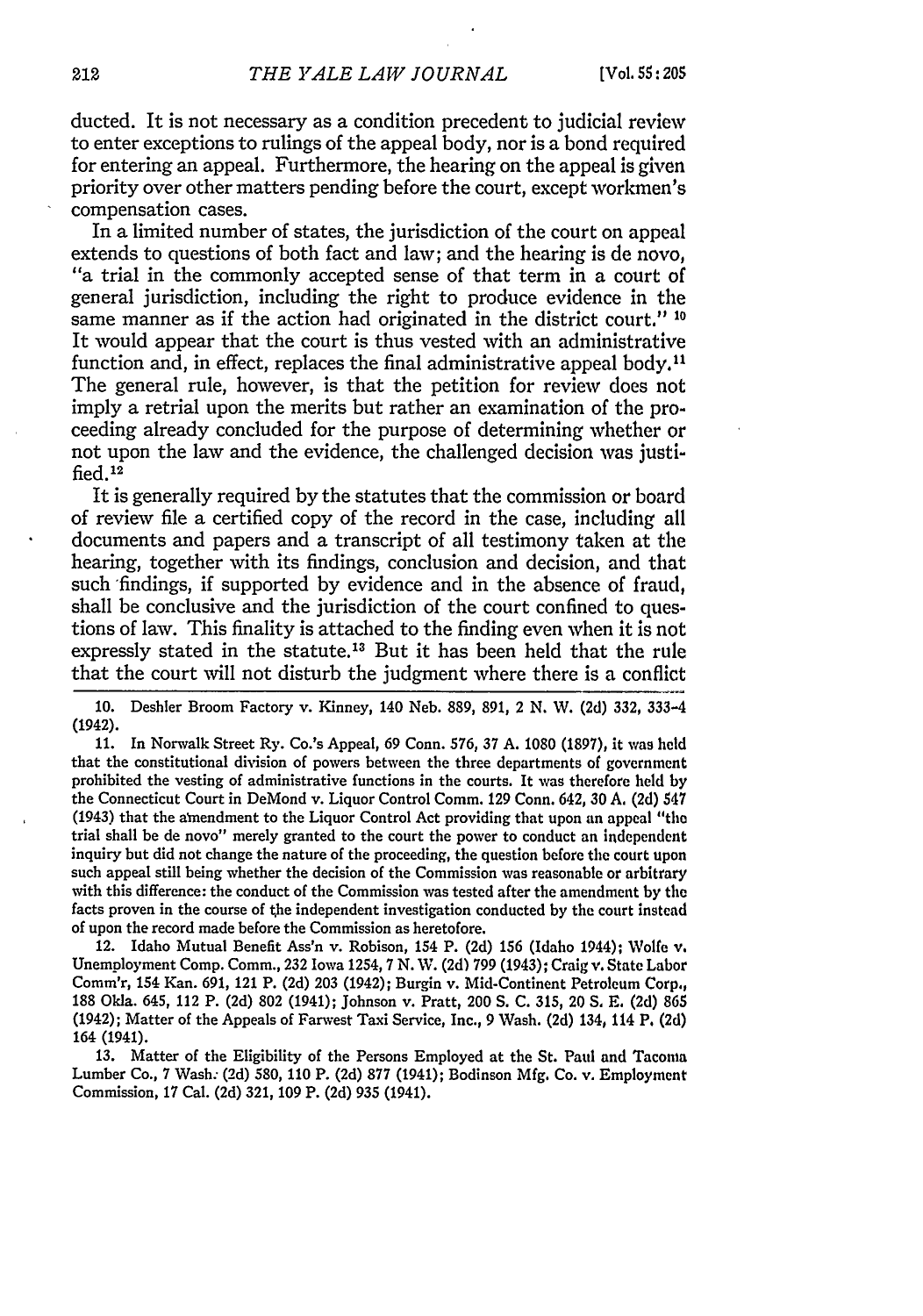of evidence does not apply when the appeal body did not see the witnesses but decided the case upon depositions.<sup>14</sup>

#### **ENIDENCE**

One of the most important questions arising in connection with judicial review of unemployment compensation benefit cases concerns the extent to which legally inadmissible testimony or hearsay may be relied upon by the administrative bodies to support their findings and decision. The provision in the statutes that the appeal bodies shall not be bound by the common-law or statutory rules of evidence or other technical rules of procedure "is to free administrative boards from the compulsion of technical rules so that the mere admission of matter which would be deemed incompetent in judicial proceedings would not invalidate the administrative order. . . . But this assurance of a desirable flexibility in administrative procedure does not go so far as to justify orders without a basis in evidence having rational probative force." <sup>15</sup> And although the word "evidence" is not modified as it appears in the statutory provisions that the finding shall be conclusive, if supported by evidence (except in a very few states where "competent and substantial" appears), the court will, nevertheless, require support by "substantial" evidence, which is defined as "such relevant evidence as a reasonable mind might accept as adequate to support a conclusion." **16**

The question, then, is whether hearsay evidence may have "rational probative force" and be so relevant as to be accepted by.a reasonable mind as adequate to support a conclusion. The rule excluding hearsay, while well-established, dates only from the early part of the eighteenth century, before which time the reception of extrajudicial statements in proof of facts asserted was a matter of course. 17 It aims to guard against possibilities of error,<sup>18</sup> in a judicial combat presided over by a judge whose function is to see that the rules of the game are observed. But that is not to say that hearsay testimony is wholly irrelevant and without rational probative force; in fact, when admitted without objection, it does become evidence available, as is all evidence,' for what it is worth.<sup>19</sup> "Regardless of the sweeping terms in which hearsay testimony is condemned, it is not denied that such testimony may be relevant and material. In fact, the general rule to which only a small minority of jurisdictions take exception is that hearsay testimony admitted without

**16.** Consolidated Edison **Co. v.** NLRB, **305 U. S. 197 (1938).**

18. 1 WIGMORE, **EVIDENCE** (2d ed. 1923) § 4b(3).

<sup>14.</sup> Phipps v. Boise Street Car Co., **61** Idaho 740, **107 P. (2d)** 148 (1940).

**<sup>15.</sup>** Consolidated Edison **Co. v.** NLRB, **305 U. S. 197, 229-30 (193S).**

<sup>17.</sup> **4 CHAMBERLAYNE, THE MODERN LAW OF EVIDENCE (1913) § 2699.** 

<sup>19.</sup> **4 CHAMBERLAYNE. THE MODERN LAW OF EVIDENCE (1913) § 2701.**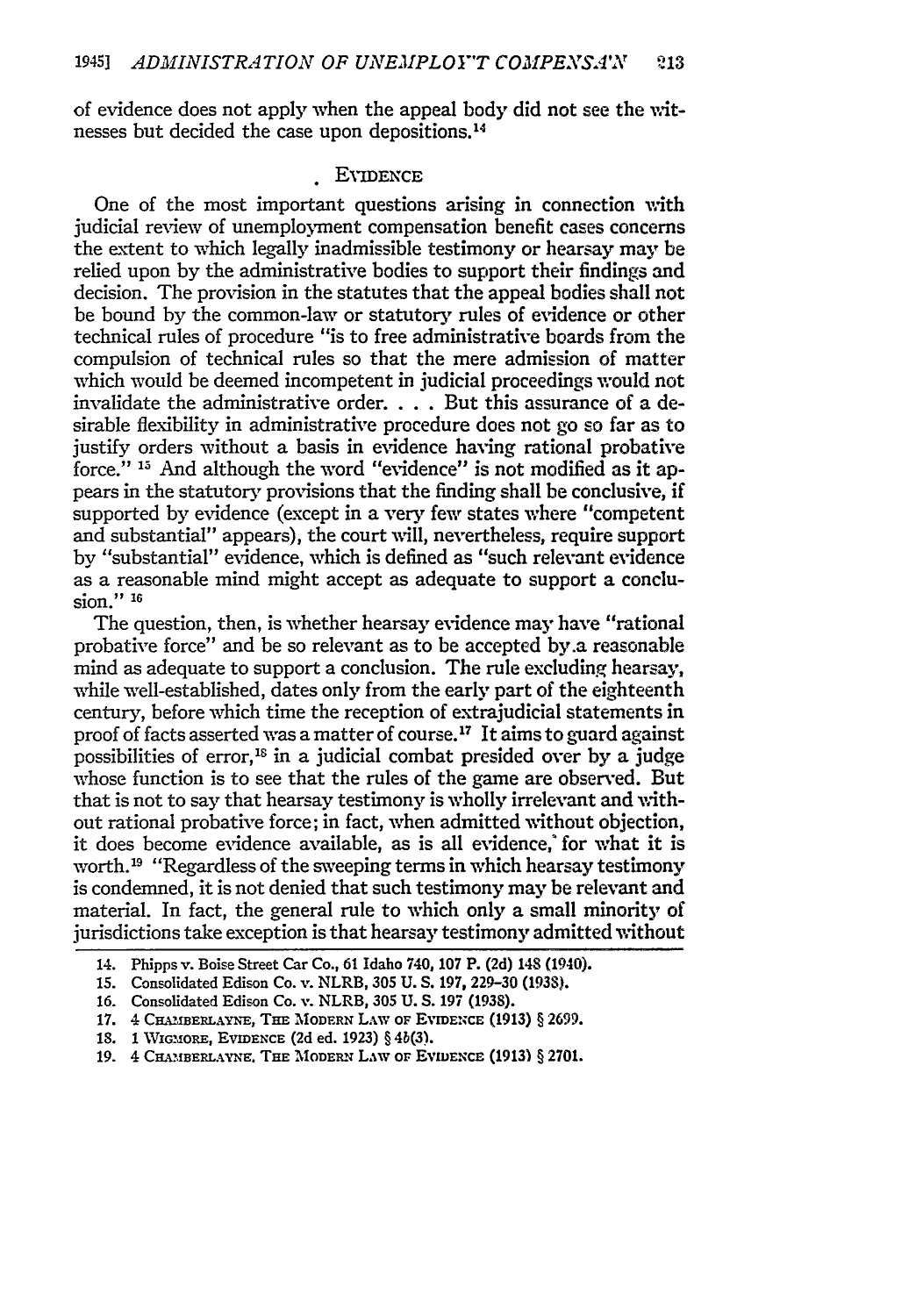objection may properly be considered and given its natural probative effect." **<sup>20</sup>**

The nature of the proceeding for the determination of whether or not an individual is eligible for and entitled to receive unemployment compensation benefits differs fundamentally from the nature of the judicial proceeding in which the rule against hearsay was developed. It is not an adversary proceeding out of which judgment and execution will issue, for the administrative agency is not an adversary.<sup>21</sup> It is not an adversary proceeding even when the payment of benefits is contested by an employer whose tax rate may be affected thereby. The primary objective of unemployment compensation is to relieve against the distress of unemployment and the imposition of the tax upon the employer is incidental.<sup>22</sup> Whether or not the employer may be denied the privilege of a reduced tax rate is only incidental in the general scheme and not a factor to be considered in the case. The administrative agency functions, not as an arbiter presiding over a judicial combat, but as a social agent entrusted with the determination of whether or not the individual who has rights under the act, has fulfilled the conditions which entitle him to the enjoyment thereof. The role of the employer, as a contributor to the fund out of which the payment is made, is to assist in the preservation of the fund against the demands of those who have not fulfilled the conditions.

The appeal to the court is not a transfer of jurisdiction from the administrative body to the court, except in the very few jurisdictions where the hearing is de novo. It is a process for invoking the power of the court to curb unreasonable, arbitrary, and therefore illegal action on the part of the administrative body. The function of the court is limited to a determination of whether the action of the administrative body is reasonable, or arbitrary and capricious, tested by the standard of conduct of reasonable men. And reasonable men, in the ordinary affairs of life, will accept evidence as adequate to support a conclusion on the basis of whether or not it is relevant, probative, and reliable rather than whether it does or does not conform to the common-law or statutory rules of evidence. Moreover, if a jury is permitted to consider hearsay when one of the adversaries fails to invoke the rules of the game, there appears to be no valid reason for denying the same effect to such testimony in the administrative proceeding, where no such rules of the game exist nor of right ought to exist.

It would appear that any rigid rule about hearsay is unsuited to the inquiry conducted in implementing a program the social policy of which encourages the decision of such cases without the benefit of counsel or

<sup>20. 20</sup> *AM.* **JUR.** 401; **Opp** Cotton Mills v. Adm'r, **312 U. S. 126, 155** (1941).

<sup>21.</sup> Idaho Mutual Benefit Ass'n v. Robison, 154 P. **(2d) 156, 160** (Idaho 1944).

**<sup>22.</sup>** Employment Stabilization Comm. **v.** Lewis, **157** P. **(2d) 38** (Calif. 1945); NeW Haven Metal **&** Heating Supply Co. v. Danaher, **128** Conn. **213,** 21 **A. (2d) 383** (1941).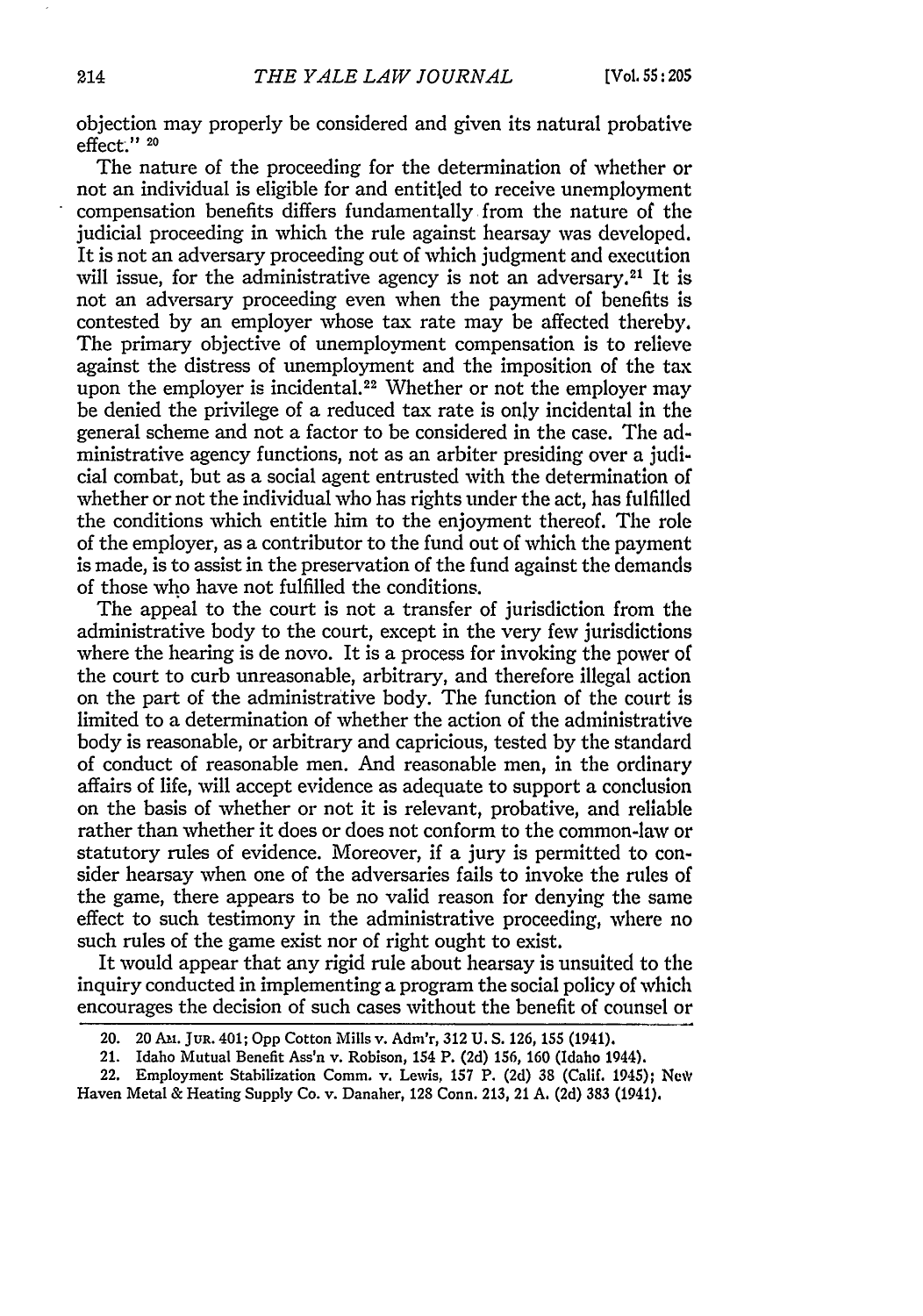legally trained administrative officers. All oral or written testimony of whatever nature should be given weight according to its relevancy, reliability and probative value, whether or not it is legally admissible. This view is supported by the action of the Supreme Court of Washington in *Leggerini v. Department of Unemployment Compensation,23* **de**spite the assertion of the court that "Regulations prescribed by the director of the department of unemployment compensation and placement pursuant to authority granted by the legislature to receive hearsay evidence in the determination of the question of eligibility of a claimant for benefits under the unemployment compensation and placement act, may not be successfully invoked in a court of law for the purpose of rendering hearsay evidence admissible on review of the decision of the department." 24

The case was an appeal by an employer from a judgment of the Superior Court affirming a decision of the commissioner of unemployment compensation holding a claimant eligible for benefits. The determinative issue of fact was whether MacDonald Building Company was a subcontractor under contract with Leggerini, claimant's employer. At the first hearing, which the employer did not attend, an investigator of the department testified that both of the parties had admitted to him in the course of his investigation that the subcontractor relationship had existed. At a reopened hearing, the employer denied the existence of such relationship and presented evidence which, the court said, clearly established that the subcontractor relationship did not exist. The finding of the commissioner was based solely on the hearsay testimony at the first hearing. The reversal by the Supreme Court is warranted and proper on the ground that hearsay testimony has little probative value when there is evidence contradictory thereto, and that upon that state of the record, the commissioner's conclusion was not one which a reasonable man, acting reasonably, could have reached.<sup>25</sup> What is important to note is that, while decrying the reliance of the commissioner on hearsay, the court seems to have relied in support of its conclusion on equally inadmissible testimony—"letters, which were accepted by the department as exhibits in the second hearing, which letters are statements (from the persons who employed, or

25. The only other reported cases where the same question was in issue are Philips v. Unemployment Comp. Bd. of Rev., 152 Pa. Super. 75, **30** A. (2d) **718** (1943); Howley **V.** Unemployment Comp. Bd. of Rev., *ibid.* Similar warrant is present for the reversal in the Howley case; an investigator's report containing the substance of an interview with the mine superintendent that the mine was open for work during a labor dispute and newspapzr clippings to the same effect have little probative value to rebut the testimony of the claimant that he reported for work and was refused employment. In the *Philips* case, where the judgment was affirmed, the court said: "It is unimportant that the Board based its order on findings from the investigator's report. The evidence will support no other conclusion."

<sup>23.</sup> **15** Wash. (2d) **618, 131** P. **(2d)** 729 (1942).

<sup>24.</sup> *Id.* at 622, **131** P. (2d) at 731.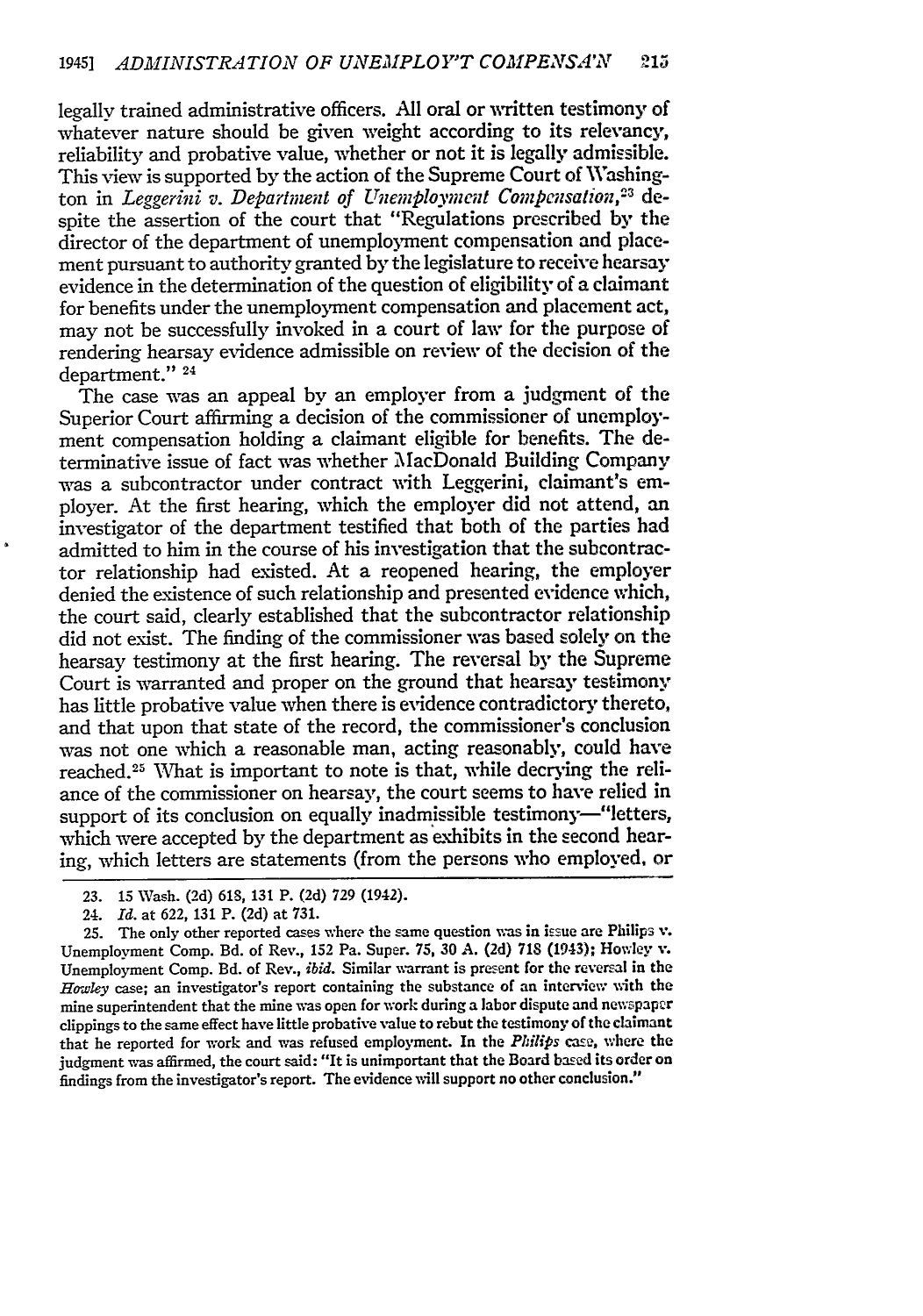contracted with appellant for work on their property) regarding the instances the employees of MacDonald Building Company worked on home remodeling jobs on which appellant was the painting contractor." **26** On the basis of these unsworn writings of persons not present in court as witnesses, the court found that "In each instance, the building company had a separate contract for the carpentry work with the principal involved." **27** The variance between the action of the court and the language which it employed seems to be an example of the fact that "the inveterate habit of mind cannot easily be altered when the judicial function comes to be considered." **28**

#### INTERSTATE COOPERATION

The existence of separate state systems entails some difficulties with respect to the payment of benefits to persons who have removed from the state where they have been employed and where they have established rights against the fund; also with respect to eligibility of workers whose jobs carry them across state lines, many of whom acquire some credits towards benefits in one or more states but not sufficient to qualify them for benefits in any one state. Both of these problems have been met through cooperative action of the states in establishing an Interstate Benefit Payment Plan and an Interstate Plan for Combining Wages.

Under the Interstate Benefit Payment Plan, a person who has worked in any state and has there acquired benefit rights may receive benefits even though he no longer resides in that state at the time of his unemployment. His claims are filed in the state where he then resides and transmitted to the liable state—the state where he acquired his benefit rights—together with the information necessary to a determination of his present eligibility. The liable state makes the initial determination in the same manner as in the case of intrastate claims and appeals may likewise be taken in the usual manner except that the decision of the appeals body is based upon depositions or testimony taken before an appeals officer in the state of the claimant's residence. The state of residence under this plan merely acts as an agent for the state which is liable for making payments.

The purpose of the Interstate Plan for Combining Wages **29** is to provide a system whereby a migrant worker who has earned wages in more than one state, but whose earnings in any one state are inadequate to entitle him to benefits in any state, may nevertheless become eligible

**<sup>26.</sup>** *Id.* at **623, 131** P. **(2d)** at **731.**

**<sup>27.</sup>** *Ibid.*

**<sup>28. 1</sup> WIGMORE, EVIDENCE (2d ed. 1923)** § *4b.*

**<sup>29.</sup>** This **plan** is a **recent development and** has **not yet been universally adopted. It removes a very potent argument for federalization of the unemployment** compensation **program.**